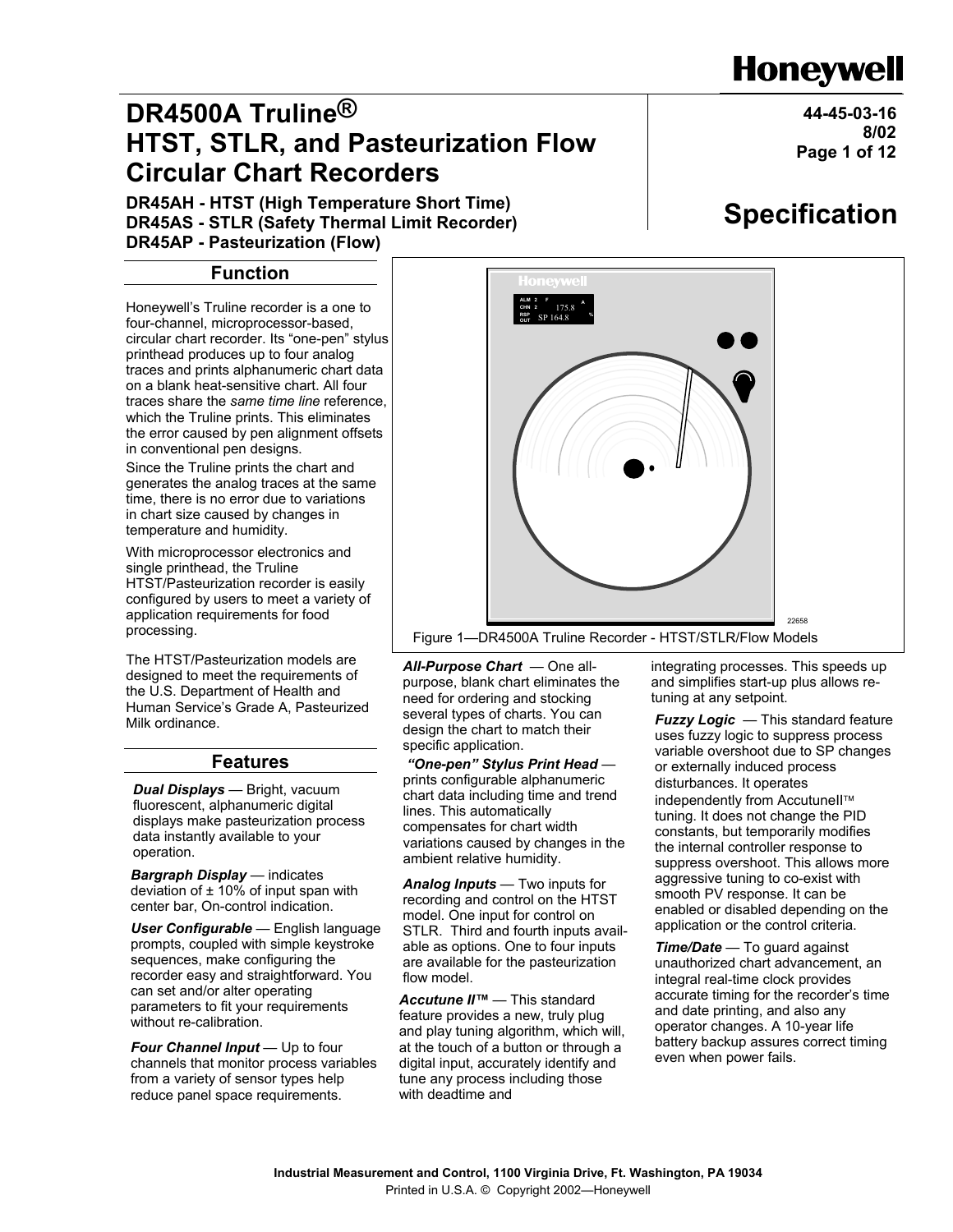#### **Features,** continued

*Control Output* — Versatile PID controller lets you configure the exact control action (3-mode or on-off) needed to control:

- Hot Water Loop (HTST) and Flow Diversion Valve position *(HTST and STLR)*
- Flow Rate and Flow Diversion Valve position *(Pasteurization)*

#### *Diversion Valve Position Indication - HTST and STLR (Optional on Flow*

*Version)* Red and Green lights, visible through the door, indicate flow diversion valve position. Red indicates flow diversion; while green indicates forward flow.

A digital input activates a frequency pen that records the valve position on the outer portion of the chart.

*Dual Setpoint Diversion* — *using* the Digital Input capability, the DR45AH model can be set up to switch between two specific setpoints and to record the set-point change on the chart.

## **External Interface Selections**

- *Digital Input* Activates the pen that records the divert valve position on the chart.
- *Auxiliary Output* there is also a 4 to 20 mA current output available. It can be used to retransmit a process variable. In addition, the 4-20 outputs on the control board can be used as an auxiliary output if not used for control.

### **Options**

- **Third and Fourth Input**  Used for monitoring additional process variables such as Cold Milk Temperature or other temperatures. When Digital Reference temperature measurement at the divert valve is selected, Input 1 is the Digital Reference and Input 3, if enabled, becomes the Hot Water temperature input.
- *Door Options* Choice of gray, black or blue doors with standard latch or optional lock. Heavy duty Stainless Steel doors available



Figure 2—Operator interface includes displays and keypad for comprehensive interaction with the recorder and the process.

#### **Options,** continued

- *Configuration Lockout Switch* This security switch limits access to configuration parameters, including the Hot Milk Diversion Setpoint, so that they may not be changed without detection.
- *CE Mark* Conformity with 73/23/EEC, Low Voltage Directive and 89/336/EEC EMC Directive.
- *Approval Body Options*  FM approval, CSA certification and UL Listing or a combination is available options.
- *Customer ID Tag* (30 characters max.)

## **User Configurable**

In the DR4500A Series recorder, microprocessor control replaces conventional electro-mechanical recording techniques. This means that its software now primarily determines the recorder's capabilities.

Since Honeywell has preprogrammed a variety of functional capabilities into the recorder, you only have to configure those functions that are specific for the given application. You configure the recorder by following English language prompts that appear in the digital displays.

The configuration data (type of input, chart speed, chart range, alarm settings, tuning constants, etc.) are stored in nonvolatile memory for safe keeping in the event of a power failure.

## **Operator Interface**

Two digital displays (Figure 2) present the process variable (PV) value and by key selection, the controller set point; controller output; deviation from reference input; or engineering units as desired. The lower display can be set to scroll or hold.

When the optional inputs for measuring the temperature at the divert valve is active, the lower display indicates the temperature being measured at the divert valve as the default value. In configuration mode, digital displays are pre-empted by English language prompts and values that you use to enter configuration data.

Indicators light to show alarm conditions, which channel PV is on display, use of remote set point, which output relay is on, selected temperature unit, and controller's mode of operation.

A deviation bargraph lets operators tell at a glance if the process variable is at, above, or below the controller's setpoint. The keypad through which configuration data is entered also serves as an integral automatic/manual station that provides bumpless transfer for controllers.

## **Recording and Printing**

Both the chart and the printhead are driven by the stepper motors, which are controlled by the microprocessor allowing precise maintenance free operation.

Since chart speed is configurable, you can easily alter the chart speed through the keypad. Gear changing or additional motors are no longer required.

The microprocessor uses the configured chart range data as well as the input data to determine the proper printhead position. The stepper motor accurately positions the printhead drive.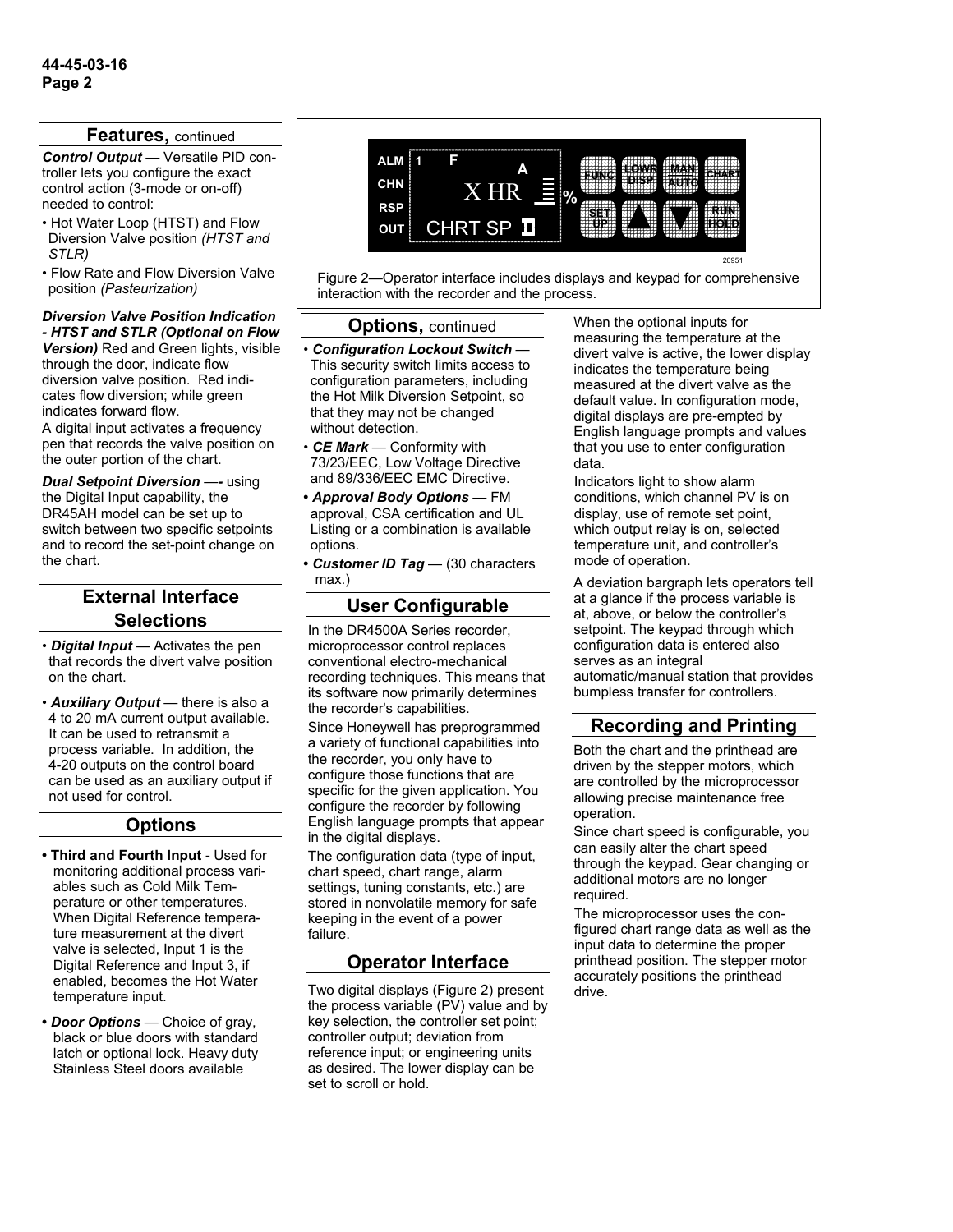#### **Recording and Printing,**  continued

By using a "one-pen" printhead that is capable of printing alphanumeric characters, you can now set various "printed" chart data through configuration. This means that such chart data as range marking in engineering units, digital values for process variables, and trace identification are easily personalized for the application. This data, plus printed time lines and engineering units of scale eliminate the need to maintain an inventory of a variety of preprinted charts.

The Truline recorder uses a dot fill technique from a microprocessor algorithm to produce a continuous analog trace of a process variable.

## **Digital Controller**

The DR4500A Series recorder controller includes an integral microprocessor-based, one or two loop, PID controller. The recorder controller produces a 4–20mA output for controlling the Hot Water loop or Flow and on-off relay output for the divert valve.

As with the record functions, English language prompts quickly guide you through the entry of all the controller's configurable parameters.

A second optional control output is available to control system back pressure on the DR45AP version. In addition to this, a high pressure limit output can be set.

### **Diagnostics**

All DR4500A Series recorders include self-diagnostic systems that check critical operations and provide error messages to alert you about detected faults.

Power-up self-diagnostics is a microprocessor controlled diagnostic program that runs tests on selected circuitry when the recorder is powered up. A "key" test allows you to initiate, on demand, a self-diagnostic routine that checks the keypad and front panel displays.

## **Process Interface**

Power, input, and output wiring connect to terminations inside the case. Knockouts in the sides and bottom of the case accept conduit connections for convenient wire entry.

## **Construction**

The DR4500A Series recorder is housed in a molded case, which can be panel or surface mounted. Circuitry is partitioned on printed circuit boards for ease of service. A UL and FM approved NEMA4X door is also available.

## **Input Processing**

The recorder requires a 3-A approved sanitary high-speed RTD sensor (Such as RDF Model 21345-6-E-T11/2-2) to measure hot milk temperature. Various types of sanitary fittings and sizes available with this highly responsive, reduced tip sensor will meet your specific application requirements.

For DR45AH/AS recorders using the optional Digital Reference Measurement, a 3-A approved sanitary high-speed, dual element RTD sensor (Such as RDF Model #21345(SP)-6-E-T11/2-2) or equivalent is required to measure the Hot Milk Temperature and the Digital Reference Temperature.

Each input is sampled at a rate of 3 times per second for 1 or 2 inputs, or 3 times in 2 seconds for 3 or 4 inputs. Each sample is amplified and then converted to a digital signal which is isolated and passed to the microprocessor. A digital filter with configurable time constants lets you apply input signal smoothing as desired. All non-linear inputs are linearized by the microprocessor.

In the unlikely event of failure, you can easily and quickly replace the resistance bulb temperature sensor.

## **Compliance to Milk Ordinance Regulations**

DR45AH/AS/AP fully complies with the strict regulations of the "Grade A Pasteurized Milk Ordinance". Compliance features include:

**• Internal configuration switch**  This security switch limits access to configuration parameters.

 In the switch "off" position, you can configure all the recorder/controller parameters to the desired value.

 The "on" position locks the majority of the configurable parameters, including hot milk diversion setpoint, so that they may not be changed.

 The only functions remaining in the "on" (locked) position are:

 **Chart** - start the chart or place it in hold.

 **Man/Auto** - You can place the hot water temperature controller (which controls the Milk temperature indirectly) in Manual or Automatic mode as defined below:

 *MAN* - The output signal to the hot water valve is manually controlled.

 *AUTO* - The setpoint for the hot water controller is adjustable.

 **Lowr/Disp** - Lets you scroll through the process variable inputs, outputs, setpoints and deviation from setpoint.

 **Configuration** - allows changes to Control 1 and Control 2 tuning parameters plus adjustments to time/date/day/year.

#### **• Diversion Valve Position Indication**

 Red and Green lights, visible through the door, indicate flow diversion valve position. Red indicates flow diversion, Green indicates forward flow.

**• Electronics Access Control**  Chart Plate sealing provisions, using a wire lead seal, prevent access to the electronics and the internal configuration switch.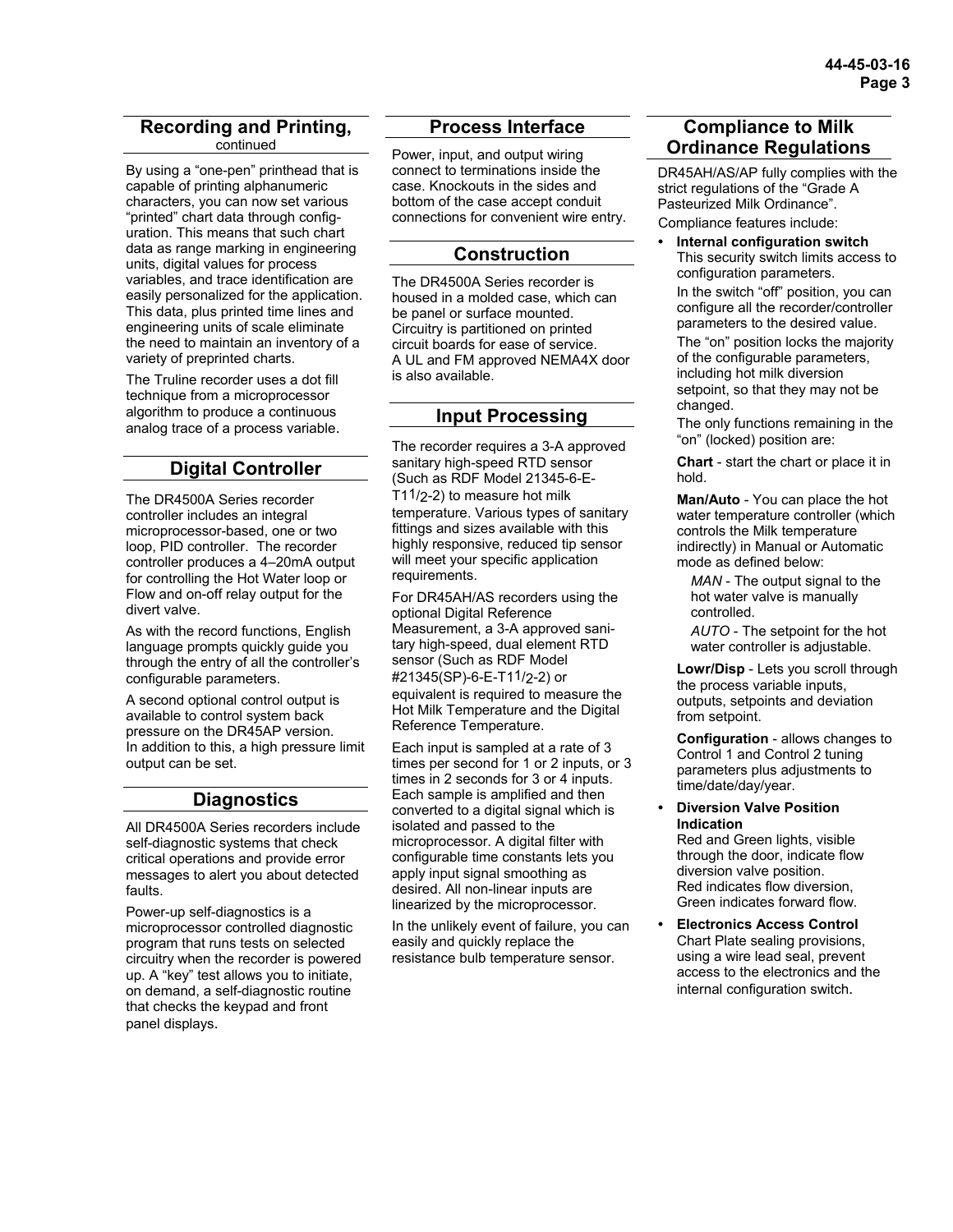### **Model DR45AH Recorder/Controller**

On the DR45AH recorder, the divert valve temperature is printed on the chart when Input 1 is programmed as a Digital Reference Temperature Indicator.

When a diversion occurs, the DR45AH recorder/controller will automatically print on the chart the temperature measured at the divert valve by the Digital Reference Thermometer and then, when forward flow is started again after the diversion, it will print the temperature again.

In addition, there are red and green indicator lights on the front of the recorder that provide a visual indication of forward flow or flow diversion.

#### **Milk Pasteurization Process**

Figure 3 is a flow diagram of the HTST milk pasteurization process. Milk flows from the raw milk supply tank through the plate-type heat exchanger, where it is heated to pasteurization temperature prior to entering the holding tube.

The tube size ensures that the milk remains at the pasteurization temperature for the required time.

Hot milk temperature is measured as it leaves the holding tube. If this temperature is above the pasteurization temperature, the DR45AH HTST allows milk flow to proceed to packaging or storage. If the milk is below pasteurization temperature, the DR45AH HTST diverts it to the raw milk tank for reprocessing.

For this application, DR45AH HTST uses two analog inputs, one digital input, one 3-mode controller and one on-off controller to control:

• hot water flow to the plate heat exchanger

• Flow diversion valve position.

Pasteurization temperature control consists of recording the information shown on the circular chart (Figure 4) and implementing the following strategies:

### **Model DR45AH Recorder/Controller,** continued

#### **Milk Pasteurization Process , cont.**

- 1. The first analog input is hot water temperature (if Digital Reference Temperature option is selected, then Input 3 is the Hot Water Temperature) , which indirectly controls milk temperature in the plate heat exchanger. This temperature may be recorded.
- 2. The hot milk temperature is the second analog input. This temperature is recorded.

 The high-precision RTD sensor provides this temperature measurement. DR45AH HTST uses 100-ohm ( $α = 0.00385$ ) platinum bulb actuation to provide hot milk temperature measurement accuracy of ±0.3°F

3. A switch on the flow diversion valve provides the digital input to activate the frequency pen that records the valve position on the outer portion of the chart. The user supplies and installs the two relays that connect the recorder/controller to the pasteurizer system wiring.

You can also record the flow diversion temperature setpoint without an additional analog input.

## **Model DR45AS Safety Thermal Limit Recorder**

The DR45AS (STLR) model provides all the same features of the DR45AH HTST recorder without the integral hot water control loop.

The DR45AS model is set up to record the hot milk temperature as well as the flow diversion valve position and to indicate this position using red and green lights on the front of the recorder.

Optionally, it can also be set up with the integral Digital Reference feature.

#### **Model DR45AP Recorder/Controller**

The DR45AP Pasteurization Flow recorder/controller can be set up to control the flow rate in a pasteurization process.

In addition to the normal divert valve control provided by high and low flow limit setpoints, optional inputs can be set up to display and record the Raw and Pasteurized pressures in the system.

The recorder/controller will display, in the lower display, the system high and low pressures from independent pressure transmitters and control the system back pressure using the second control output from the recorder/controller.

In addition, a high-pressure limit output can be set.

Optional red and green lights are available on the front of the recorder that provide a visual indication of forward flow or flow diversion.

#### **Milk Pasteurization Process**

The DR45AP controls the flow rate in a pasteurization process (Figure 3). The flow is controlled from the flow input from a pressure transmitter or Magnetic flowmeter in the constant flow line.

The recorder uses PID control and a 4-20mA output to control a variable speed pump, which adjusts the flow in the system.

The differential pressure function uses pressure inputs from Input 2 and Input 3 to measure and display the high and low system pressures (Input 2 – Input 3) and uses this value and the optional second 4-20 mA control output to control the system back pressure.

Diverts are based on High Flow or Low Flow setpoints configured in the recorder/controller. Diversion to the Raw milk tank occurs when the flow rate is below the Low Flow setpoint or above the High flow setpoint.

There is a Time Delay that can be configured to occur before forward flow will begin. The configurable range for this time delay is from 0 to 60 seconds.

*continued*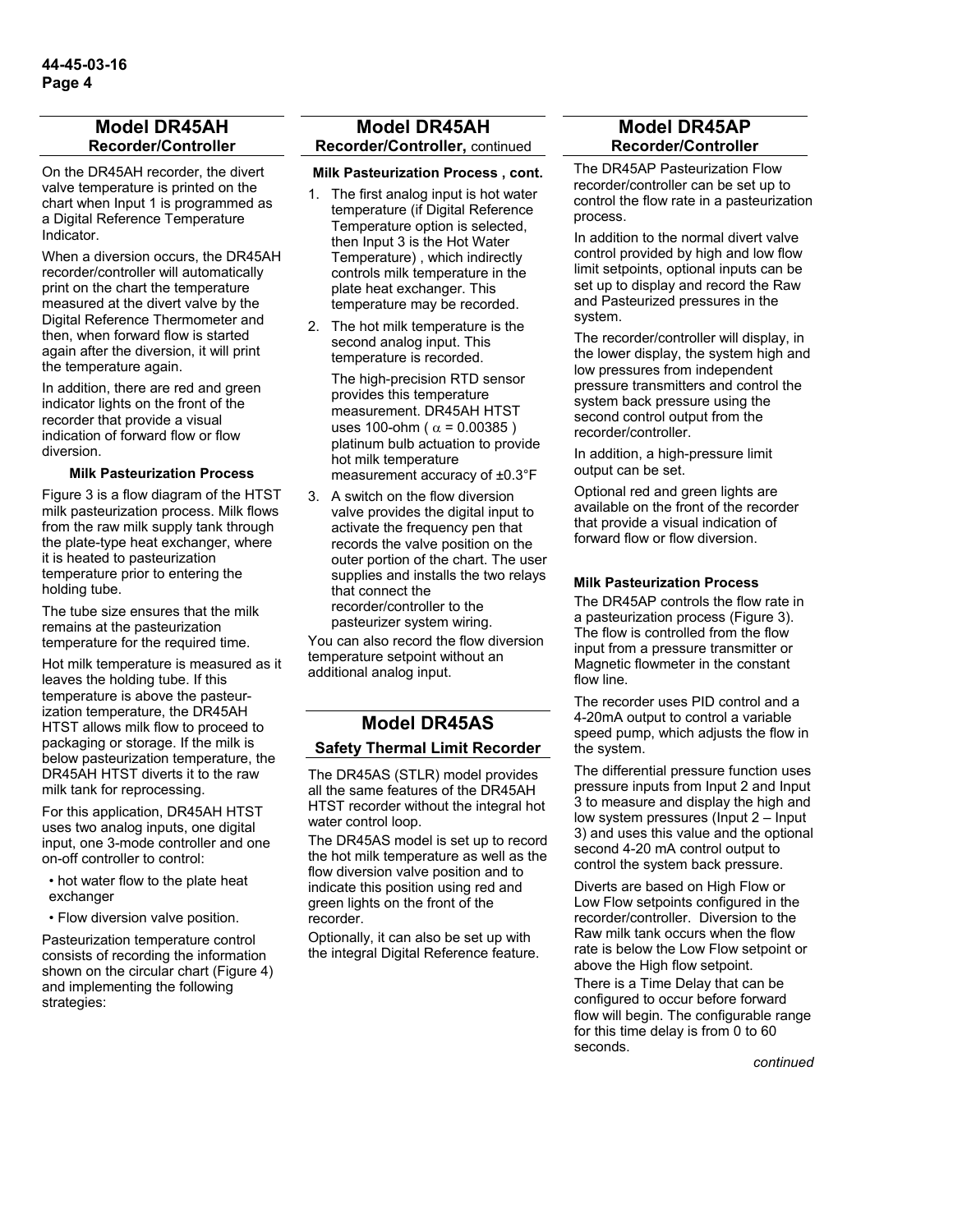## **Model DR45AP Recorder/Controller,** continued

#### **Milk Pasteurization Process, continued**

For Pasteurization Flow, DR45AP uses one analog input for flow, one digital input, one three mode controller, and one On/Off controller to control:

 • process flow rate • flow diversion valve position

If controlling system back-pressure, two additional analog inputs and one 3-mode, 4-20 mA controller with two additional relay outputs is required.

Pasteurization flow control consists of recording the information shown on the circular chart (Figure 5) for Input 1 flow and implementing the following strategies:

- 3. The first analog input is Process Flow.
- 2. Optional Inputs 2, Input 3, and Control 2 output can be set to record the system high and low pressure for differential pressure measurement and to control the system back pressure.
- 3. A switch on the flow diversion valve provides the digital input to activate the frequency pen that records the valve position on the outer portion of the chart. The user supplies and installs the two relays that connect the recorder/controller to the pasteurizer system wiring.

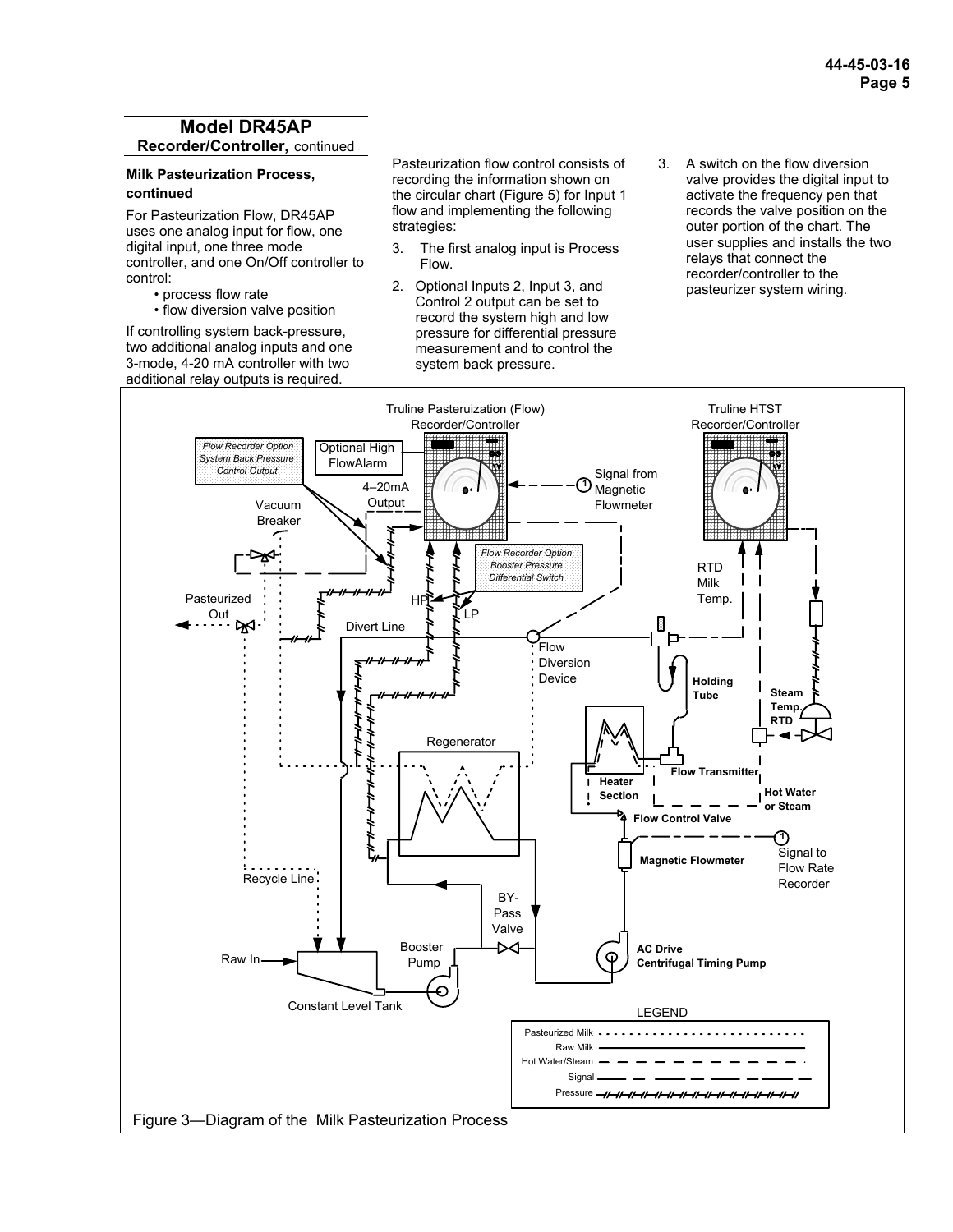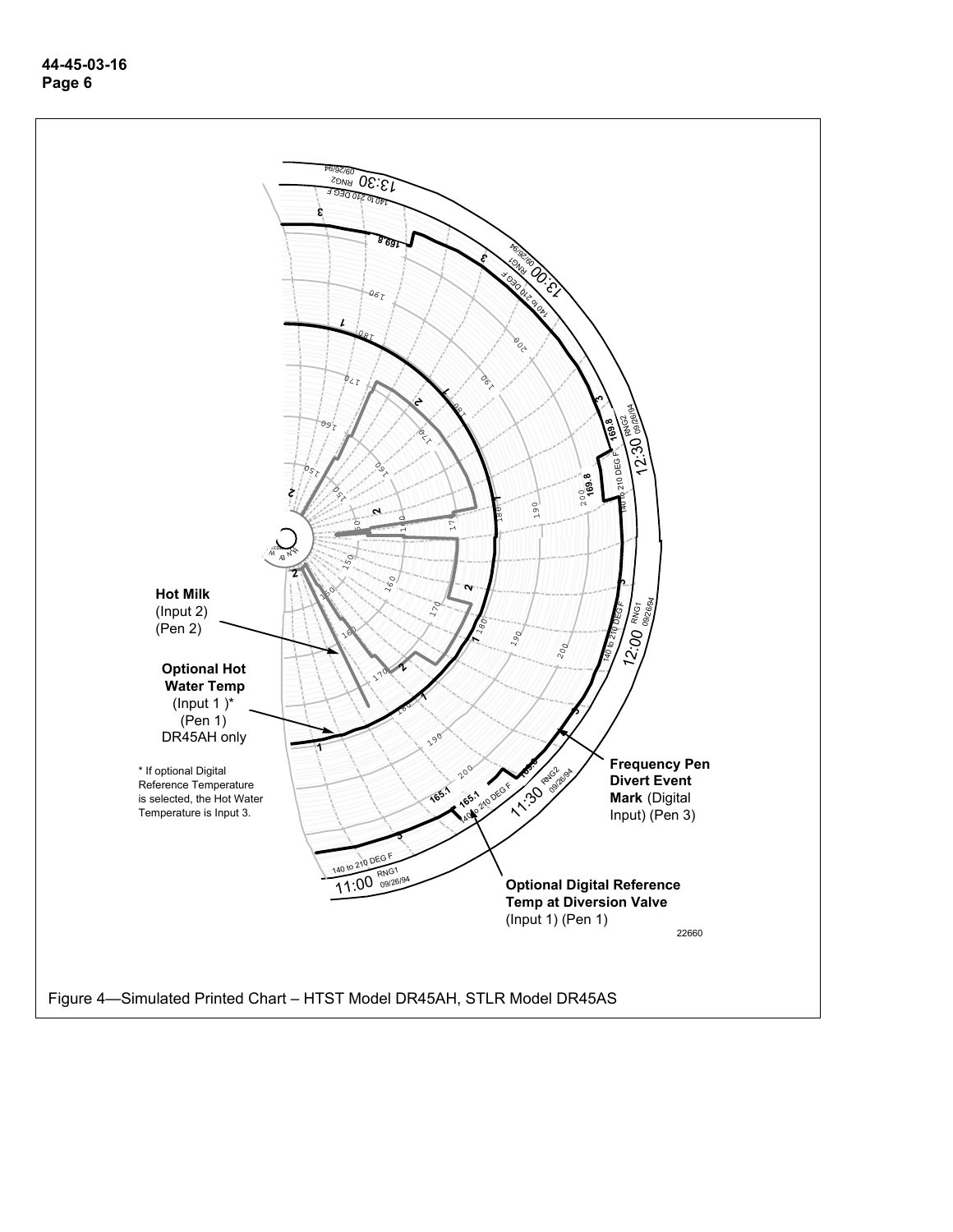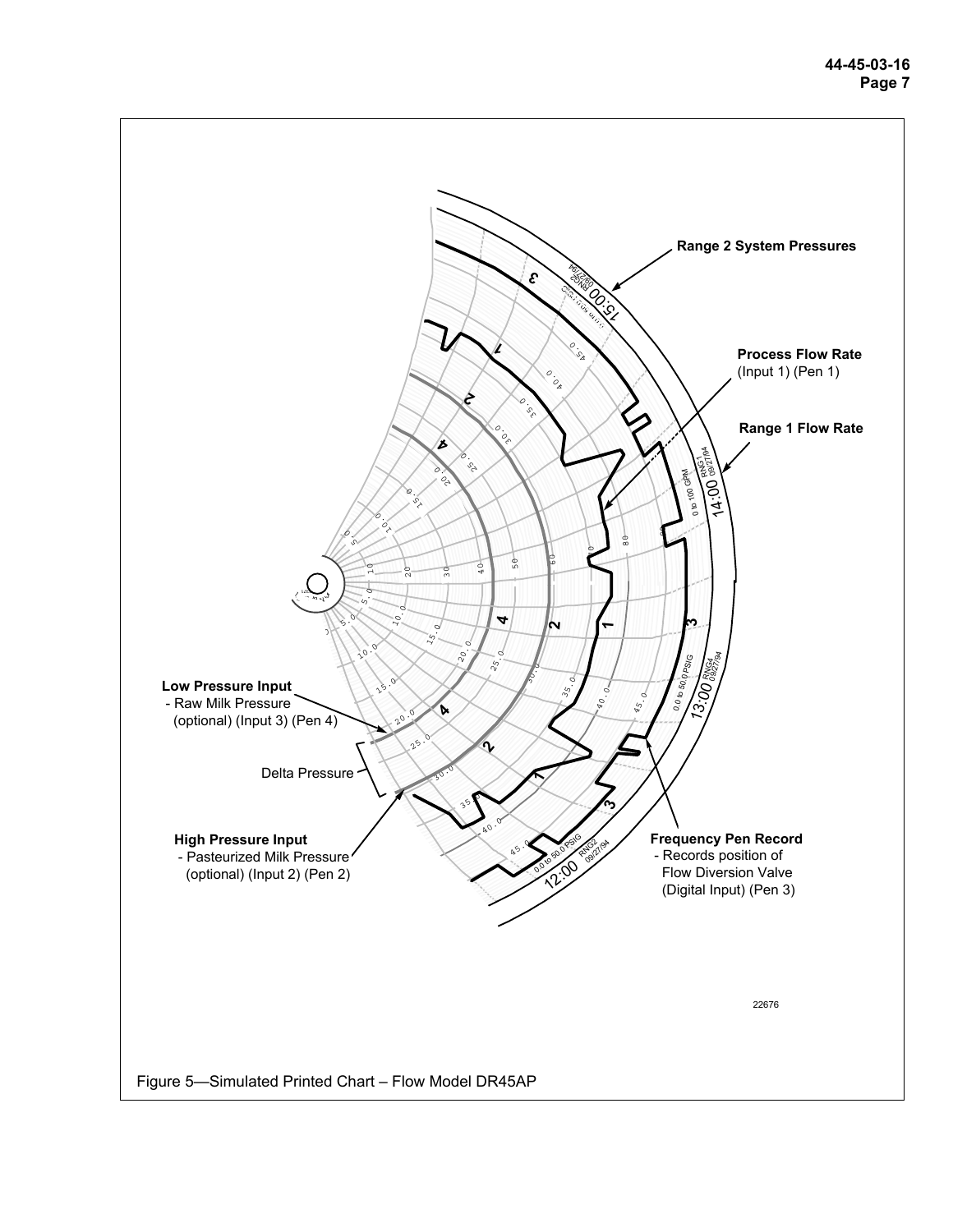# **Specifications**

# **Input Actuations**

| <b>IIIput Actuations</b> |                                                                                                                                                              |                                           |                                                                                                                             |  |
|--------------------------|--------------------------------------------------------------------------------------------------------------------------------------------------------------|-------------------------------------------|-----------------------------------------------------------------------------------------------------------------------------|--|
| <b>Number of Inputs</b>  | <b>Model DR45AH</b><br>Two channel model:<br>Three channel model:<br>Four channel model:                                                                     | Two inputs<br>Three inputs<br>Four inputs | Standard (Hot Milk and Hot Water)<br>Optional (Cold Milk or Digital Reference)<br>Optional (Cold Milk or other temperature) |  |
|                          | <b>Model DR45AP</b><br>One channel model: One input<br>Two channel model: Two inputs<br>Three channel model: Three inputs<br>Four channel model: Four inputs |                                           | Standard<br>Optional (System High Pressure<br>Measurement)<br>Optional (System Low Pressure<br>Measurement)<br>Optional     |  |
|                          | <b>Model DR45AS</b><br>One channel model: One input                                                                                                          | Two Input                                 | Standard (Hot Milk)<br><b>Optional Digital Reference</b><br>Inputs 2-4 Optional                                             |  |

|                                                              | Model DR45AH /AS<br>(Default Input) | Model DR45AH and STLR use a Platinum 100 ohm RTD input. (High<br>Speed RTD sensors required) |                   |                           |                                    |
|--------------------------------------------------------------|-------------------------------------|----------------------------------------------------------------------------------------------|-------------------|---------------------------|------------------------------------|
|                                                              |                                     | Range                                                                                        |                   | <b>Reference Accuracy</b> | <b>Temp. Stability</b>             |
| <b>Types of Input</b><br>Actuation <sup>1</sup>              | $\circ$<br>Е                        | $^{\circ}$ c                                                                                 | $\pm$ $\degree$ F | $\pm$ $^{\circ}$ c        | ± Degrees Error Per 1<br>Degree AT |
| RTDs <sup>2</sup><br><b>Platinum</b><br>100 ohms*<br>(100RH) | $-130$ to $392$                     | $-90$ to $200$                                                                               | 0.3               | 0.16                      | 0.05                               |

| <b>Model DR45AP</b>       |         | The Pasteurization (Flow) model DR45AP uses a 4 to 20 mA input. |           |  |                         |
|---------------------------|---------|-----------------------------------------------------------------|-----------|--|-------------------------|
| (Default Input)           |         |                                                                 |           |  |                         |
| Linear<br>Milliamperes dc | 4 to 20 |                                                                 | $0.10 \%$ |  | $0.004 \%$ / $\sqrt{F}$ |

1 Not all input Actuations are available on all models of the Truline recorder. Consult Model Selection Guide for information. \*IEC Alpha (α) = 0.00385 Ω/Ω/˚C

**2**Includes reference junction calibration of ± 0.01degrees using standard "ice bath" method of calibration. Factory calibration at reference ± 1.2˚F. Note that factory calibration may vary by as much as ± 10 microvolts or ± 0.3 ohms for RTDs which means recalibration may be required to achieve stated accuracy.

**ATTENTION** When used as a standard Truline recorder, refer to Specification Sheet 44-45-03-14 for available input actuations and reference accuracy.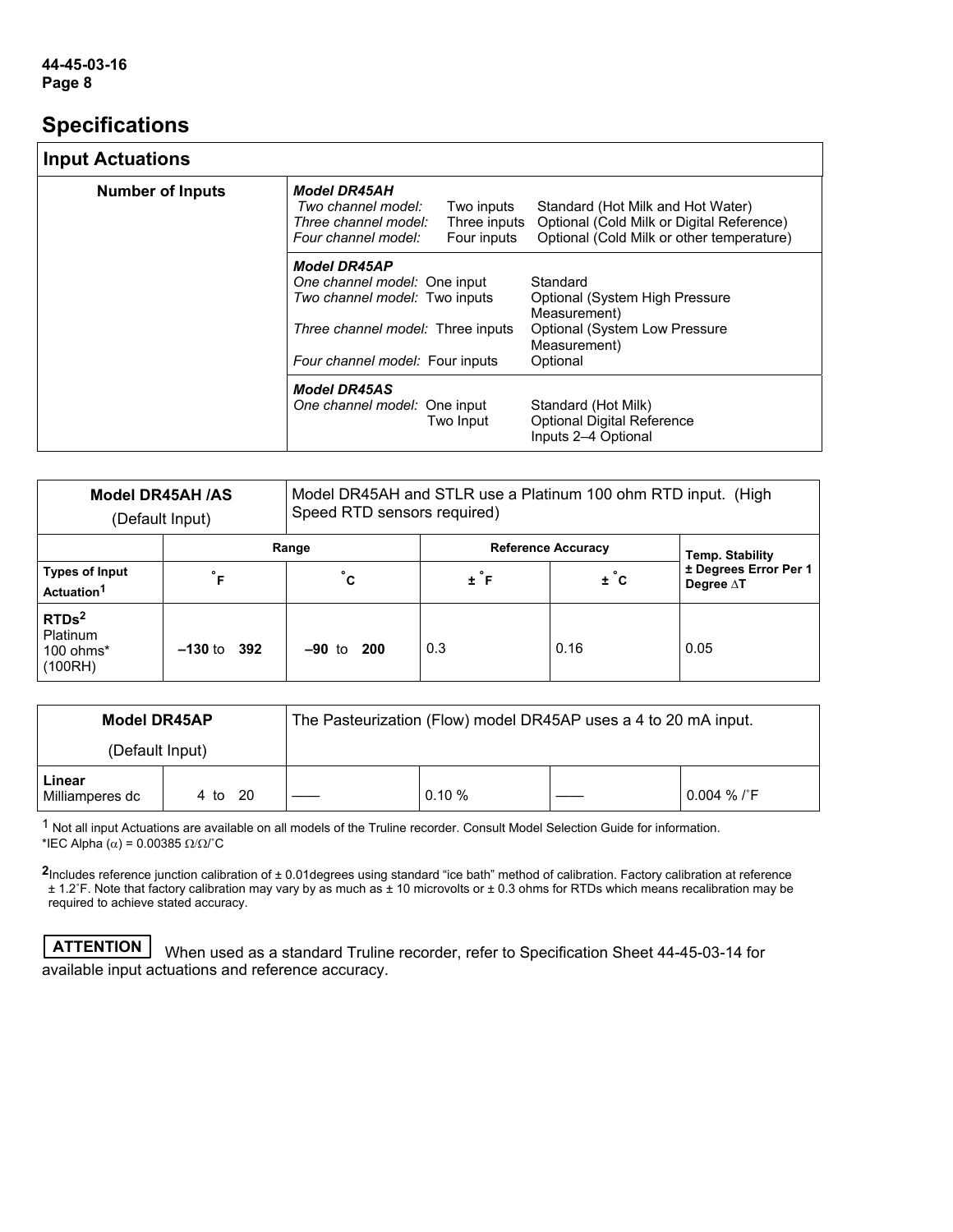# **Specifications, continued**

| <b>Design</b>                                       |                                                                                                                                                                                                                                                                                                                                                                                                                                                                                                                                                                                                                                                                                                                                                                                                                                                                                                                                                                                                                                                                                                                                                               |  |  |  |
|-----------------------------------------------------|---------------------------------------------------------------------------------------------------------------------------------------------------------------------------------------------------------------------------------------------------------------------------------------------------------------------------------------------------------------------------------------------------------------------------------------------------------------------------------------------------------------------------------------------------------------------------------------------------------------------------------------------------------------------------------------------------------------------------------------------------------------------------------------------------------------------------------------------------------------------------------------------------------------------------------------------------------------------------------------------------------------------------------------------------------------------------------------------------------------------------------------------------------------|--|--|--|
| <b>Digital Indication Accuracy</b>                  | 1 digit                                                                                                                                                                                                                                                                                                                                                                                                                                                                                                                                                                                                                                                                                                                                                                                                                                                                                                                                                                                                                                                                                                                                                       |  |  |  |
| <b>Minimum Input Span</b>                           | Range is fully configurable with span limitation of the operating range selected.                                                                                                                                                                                                                                                                                                                                                                                                                                                                                                                                                                                                                                                                                                                                                                                                                                                                                                                                                                                                                                                                             |  |  |  |
| Input Impedance                                     | 4-20 mA dc: 250 ohms<br>0-10 Vdc: 200K ohms<br>All others: 10 Megohms                                                                                                                                                                                                                                                                                                                                                                                                                                                                                                                                                                                                                                                                                                                                                                                                                                                                                                                                                                                                                                                                                         |  |  |  |
| <b>Source Impedance</b>                             | RTD: 100 ohms per lead maximum                                                                                                                                                                                                                                                                                                                                                                                                                                                                                                                                                                                                                                                                                                                                                                                                                                                                                                                                                                                                                                                                                                                                |  |  |  |
| <b>Sampling Rate</b>                                | Each input sampled 3 times a second (1 or 2 inputs); 3 times in 2 seconds (3 or 4<br>inputs).                                                                                                                                                                                                                                                                                                                                                                                                                                                                                                                                                                                                                                                                                                                                                                                                                                                                                                                                                                                                                                                                 |  |  |  |
| <b>Input Filter</b>                                 | Software: Single pole low pass section with selectable time constants (off to 120<br>seconds).                                                                                                                                                                                                                                                                                                                                                                                                                                                                                                                                                                                                                                                                                                                                                                                                                                                                                                                                                                                                                                                                |  |  |  |
| <b>Controller Output</b>                            | $\cdot$ On-Off<br>One SPST electromechanical relay. Control action can be set for direct or<br>reverse;<br>N.O. or N.C. contact selectable.<br><b>Relay Contact Ratings:</b><br>Resistive Load:<br>5A @ 120 Vac, 2.5A @ 240 Vac<br>50 VA @ 120 Vac or 240 Vac<br>Inductive Load:<br>• Current Proportional<br>21 mA dc maximum into a negative or positive grounded or non-grounded load<br>of 0 to 1000 ohms. Output range can be set between 4 and 20 mA, and as<br>direct or reverse action.<br>Resolution:<br>10 bits<br>0.5 % full scale<br>Accuracy:<br>DR45AH - comes standard with one 4-20mA output for temperature control and<br>ON/Off control for Divert Valve.<br><b>DR45AP</b> - comes standard with one 4-20mA output for Flow control and with<br>On/Off control for Divert Valve. There is a configurable Time Delay on the Divert<br>Valve On/Off forward flow. Also, optional 2nd 4-20mA control output for back<br>system pressure control, relay output for high pressure alarming, and relay output<br>for low pressure limit (Booster pump control).<br><b>DR45AS</b> - has divert valve control action, but no other control output. |  |  |  |
| <b>Auxiliary Linear</b><br><b>Output (Optional)</b> | 21 mA dc maximum into a negative or positive grounded load or non-grounded<br>load of 0 to 1000 ohms.<br>Output range can be set between 0 to 21 mA, and as direct or reverse action. It<br>can be configured to represent any one of 10 parameters. The range of the<br>auxiliary output, as a function of the selected variable, can be scaled. This output<br>can be used as a second current output for current duplex outputs.<br>Resolution: 12 bits over 0 to 21 mA<br>Accuracy: 0.2 % of full scale<br>Temperature Stability: 0.03 % F.S./°C                                                                                                                                                                                                                                                                                                                                                                                                                                                                                                                                                                                                          |  |  |  |
| <b>Alarm Output</b>                                 | Alarm contact for Digital Reference Input provides ability to alarm on the difference<br>between Hot Milk and Digital Reference temperature on Model DR45AH/AS.<br>Resistive Load: 1 A @120 Vac, 1/2 A @ 240 Vac                                                                                                                                                                                                                                                                                                                                                                                                                                                                                                                                                                                                                                                                                                                                                                                                                                                                                                                                              |  |  |  |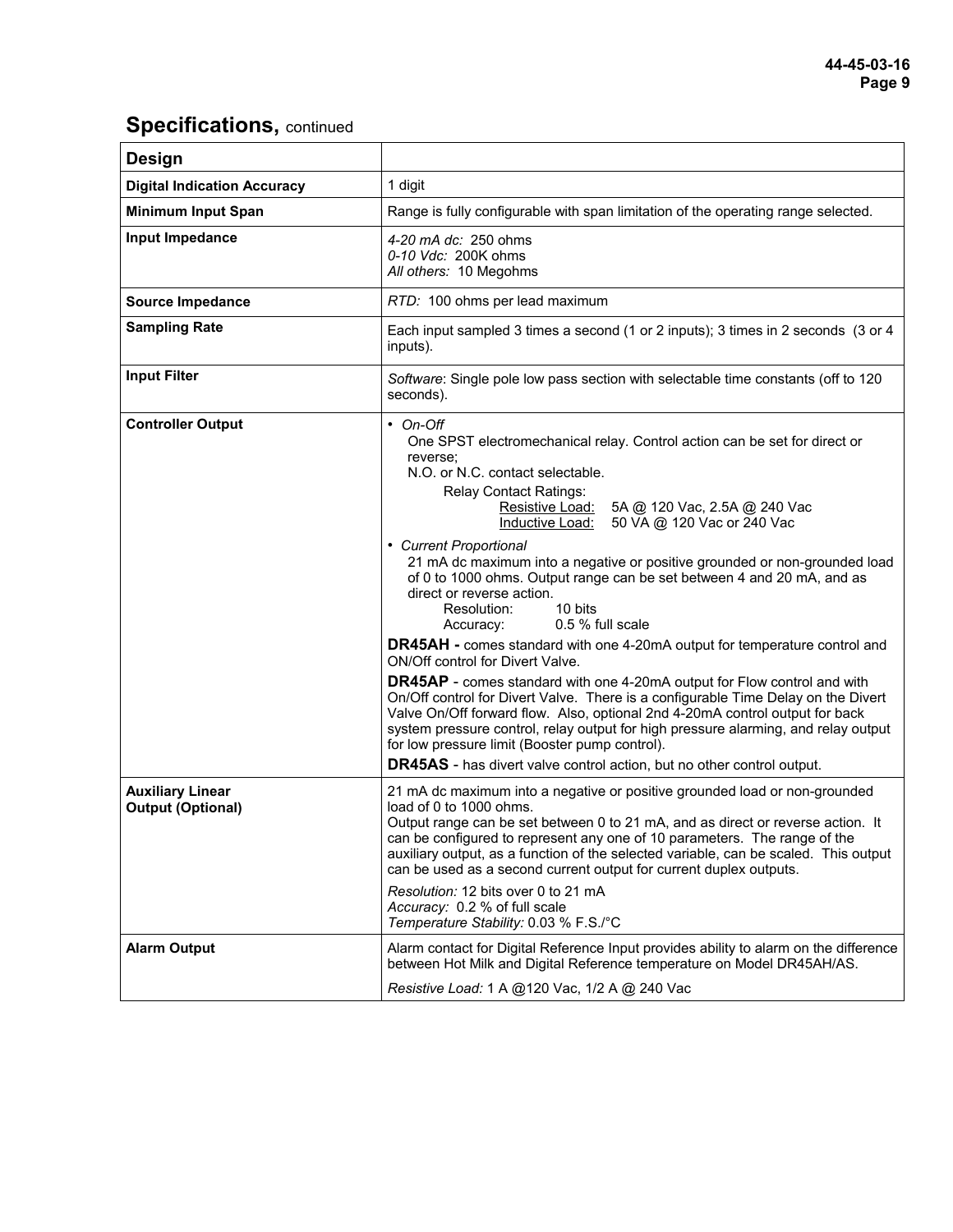# **Specifications, continued**

| Design, continued                    |                                                                                                                                                                                                                                                                                                                                                                                                                      |
|--------------------------------------|----------------------------------------------------------------------------------------------------------------------------------------------------------------------------------------------------------------------------------------------------------------------------------------------------------------------------------------------------------------------------------------------------------------------|
| <b>Digital Displays</b>              | Vacuum fluorescent, alphanumeric.<br>A six-digit display dedicated to the process variable.<br>Alternate information displayed during configuration mode.<br>An eight-digit display shows key selected operating parameters. Also provides<br>guidance during configuration.                                                                                                                                         |
|                                      | Digital Reference Temperature or High/Low Pressure are the default values<br>shown in the lower display. Hot milk temperature (Input 2) Default Display on<br>DR45AH/AS models.                                                                                                                                                                                                                                      |
| <b>Indicators</b>                    | Channel PV display (CHN 1, 2, 3, or 4)<br>Alarm status (ALM 1, 2)<br>Controller Output (OUT 1 or 2)<br>Remote Set Point (RSP)<br>Temperature unit (F or C) or Engineering units<br>Controller's mode (A or MAN)<br>DR45AH or DR45AS - Digital Reference Temperature displayed in Lower Display<br>during normal operation<br>DR45AP - High-Low system pressure displayed in lower display during normal<br>operation |
| <b>Deviation Bargraph</b>            | 21 segment, color coded deviation bargraph:<br>Green (large) = On Control<br>Green (small) = Deviation to $\pm$ 10% of PV                                                                                                                                                                                                                                                                                            |
| <b>Controller Modes of Operation</b> | <b>Manual Operation</b><br>Automatic with local set point<br>Automatic with remote set point                                                                                                                                                                                                                                                                                                                         |
| <b>Transmitter Supply Voltage</b>    | 22 Vdc to 26 Vdc at input terminals (50 mA dc at 24 Vdc)                                                                                                                                                                                                                                                                                                                                                             |
| <b>Case/Door</b>                     | Molded, foamed-Noryl* with gasketed door to meet NEMA 3 enclosure<br>requirements. Panel gasket available separately.                                                                                                                                                                                                                                                                                                |
|                                      | An optional UL and FM approved NEMA4X door is also available.                                                                                                                                                                                                                                                                                                                                                        |
| <b>Chart</b>                         | 12-inch (304.8 mm) diameter chart. Plain thermal-sensitive paper.<br>Chart Speed: 8 hr., 24 hr., 7 days, or selected hours per revolution.<br>Hours per Revolution: 6 to 744 Hr.* (12 hr. for Abrasion Resistant Pen)                                                                                                                                                                                                |
| <b>Wiring Connections</b>            | Terminals inside the case                                                                                                                                                                                                                                                                                                                                                                                            |
| Color                                | Case: Black<br>Door (standard): Caribbean blue, black or Gray                                                                                                                                                                                                                                                                                                                                                        |
| <b>Approval Bodies</b>               | U.L. approval depending on model. Consult Model Selection Guide for information.<br>FM approved for Class I, Div 2, Groups A, B, C, D areas depending on model                                                                                                                                                                                                                                                       |
| <b>Dimensions</b>                    | See Figure 6.                                                                                                                                                                                                                                                                                                                                                                                                        |
| Weight                               | 16.6 lb. (7.5 kg)                                                                                                                                                                                                                                                                                                                                                                                                    |
| <b>Mounting</b>                      | Panel or surface mounted. Some adapter kits available for existing panel cutouts.                                                                                                                                                                                                                                                                                                                                    |
| <b>Options</b>                       |                                                                                                                                                                                                                                                                                                                                                                                                                      |
| <b>Miscellaneous</b>                 | <b>Auxiliary Output</b><br>$\bullet$<br>Door Lock<br>U.L. Listing<br>$\bullet$<br>Customer ID Tag (30 characters maximum)<br>$\bullet$<br>Lights on Pasteurization Flow Model DR45AP<br>Digital Reference Measurement                                                                                                                                                                                                |

58 Below 8hrs chart speed (24 hrs chart speed with abrasion resistant pen) printing may be degraded.

\*\* Registered Trademark – General Electric Co.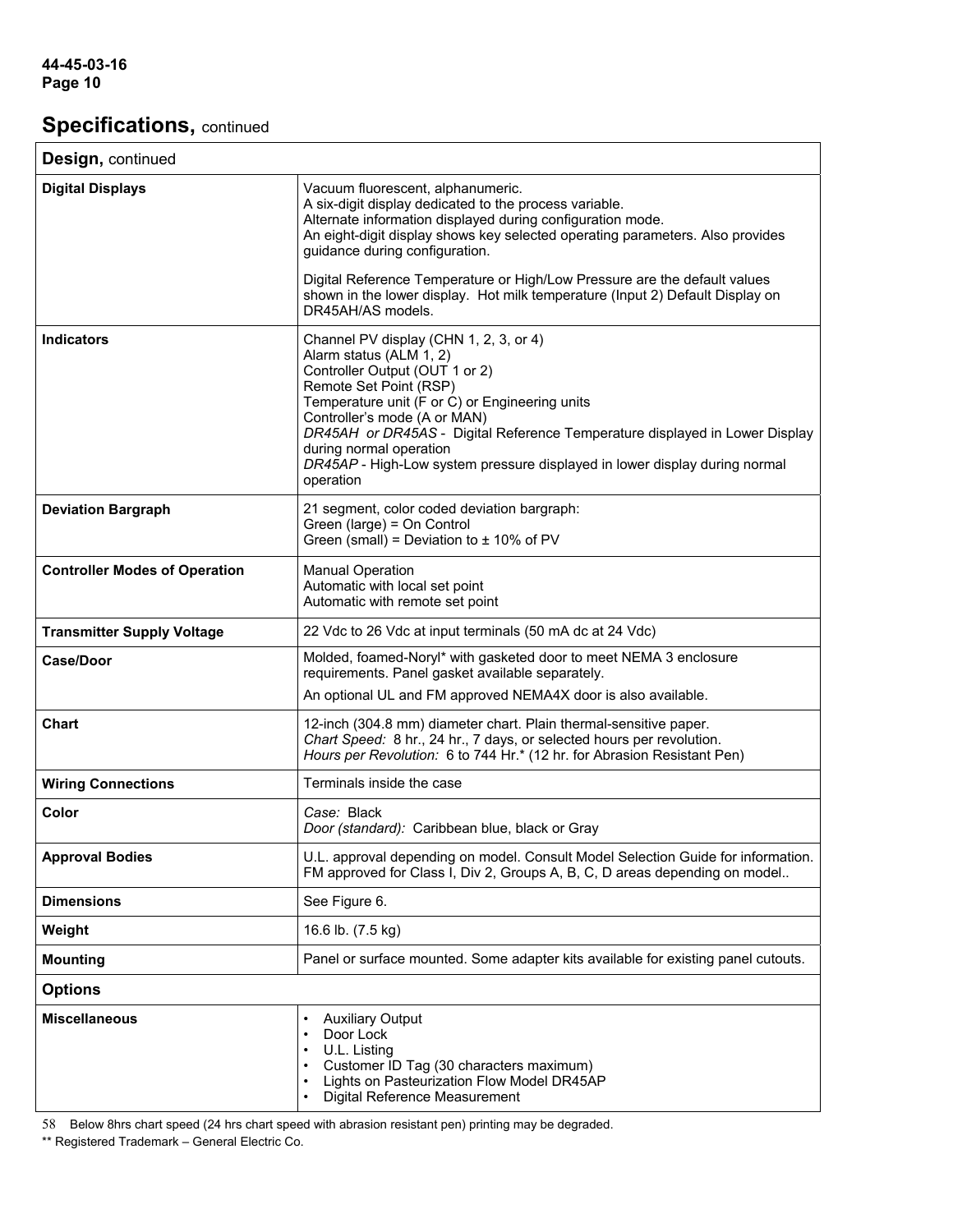## **Specifications, continued**

| <b>Environmental and Operating Conditions</b>                                                                                                                                                                                                                                                                                                                                       |                                                                                                 |              |                                                                        |                                                                                                 |  |  |
|-------------------------------------------------------------------------------------------------------------------------------------------------------------------------------------------------------------------------------------------------------------------------------------------------------------------------------------------------------------------------------------|-------------------------------------------------------------------------------------------------|--------------|------------------------------------------------------------------------|-------------------------------------------------------------------------------------------------|--|--|
| <b>Parameter</b>                                                                                                                                                                                                                                                                                                                                                                    | <b>Reference</b>                                                                                | <b>Rated</b> | Extreme                                                                | <b>Transport and storage</b>                                                                    |  |  |
| <b>Ambient</b>                                                                                                                                                                                                                                                                                                                                                                      | 67 to 77 °F                                                                                     | 58 to 131 °F | 32 to 131 °F                                                           | -40 to 151 °F                                                                                   |  |  |
| <b>Temperature</b>                                                                                                                                                                                                                                                                                                                                                                  | 19 to 25 °C                                                                                     | 15 to 55 °C  | 0 to 55 °C                                                             | $-40$ to 66 °C                                                                                  |  |  |
| <b>Relative</b>                                                                                                                                                                                                                                                                                                                                                                     |                                                                                                 |              |                                                                        |                                                                                                 |  |  |
| Humidity (%RH)                                                                                                                                                                                                                                                                                                                                                                      | 0 to 55*                                                                                        | 10 to 90*    | 5 to 90*                                                               | 5 to 95*                                                                                        |  |  |
| <b>Vibration</b>                                                                                                                                                                                                                                                                                                                                                                    |                                                                                                 |              |                                                                        |                                                                                                 |  |  |
| Frequency (Hz)                                                                                                                                                                                                                                                                                                                                                                      | 0                                                                                               | 0 to 70      | 0 to 200                                                               | 0 to 200                                                                                        |  |  |
| Acceleration (g)                                                                                                                                                                                                                                                                                                                                                                    | 0                                                                                               | 0.1          | 0.2                                                                    | 0.5                                                                                             |  |  |
| <b>Mechanical Shock</b>                                                                                                                                                                                                                                                                                                                                                             |                                                                                                 |              |                                                                        |                                                                                                 |  |  |
| Acceleration (g)                                                                                                                                                                                                                                                                                                                                                                    | $\Omega$                                                                                        | 1            | 5                                                                      | 20                                                                                              |  |  |
| Duration (ms))                                                                                                                                                                                                                                                                                                                                                                      | $\Omega$                                                                                        | 30           | 30                                                                     | 30                                                                                              |  |  |
| <b>Mounting Position from</b>                                                                                                                                                                                                                                                                                                                                                       |                                                                                                 |              |                                                                        |                                                                                                 |  |  |
| <b>Vertical</b>                                                                                                                                                                                                                                                                                                                                                                     |                                                                                                 |              |                                                                        |                                                                                                 |  |  |
| <b>Tilted Forward</b>                                                                                                                                                                                                                                                                                                                                                               | $5^\circ$                                                                                       | $5^\circ$    | $5^\circ$                                                              | Any                                                                                             |  |  |
| <b>Tilted Backward</b>                                                                                                                                                                                                                                                                                                                                                              | $5^\circ$                                                                                       | $30^\circ$   | $90^\circ$                                                             | Any                                                                                             |  |  |
| Tilted to Side $(\pm)$                                                                                                                                                                                                                                                                                                                                                              | $5^\circ$                                                                                       | $10^\circ$   | $20^\circ$                                                             | Any                                                                                             |  |  |
| <b>Power Requirements</b>                                                                                                                                                                                                                                                                                                                                                           |                                                                                                 |              |                                                                        |                                                                                                 |  |  |
| Voltage (VRMS)                                                                                                                                                                                                                                                                                                                                                                      | 119 to 121                                                                                      | 102 to 132   | 102 to 132                                                             | N/A                                                                                             |  |  |
|                                                                                                                                                                                                                                                                                                                                                                                     | 238 to 242                                                                                      | 204 to 264   | 204 to 264                                                             | N/A                                                                                             |  |  |
| Frequency (Hz)                                                                                                                                                                                                                                                                                                                                                                      | 49.8 to 50.2                                                                                    | 49 to 51     | 48 to 52                                                               | N/A                                                                                             |  |  |
|                                                                                                                                                                                                                                                                                                                                                                                     | 59.8 to 60.2                                                                                    | 59 to 61     | 58 to 62                                                               | N/A                                                                                             |  |  |
| <b>Power Consumption</b>                                                                                                                                                                                                                                                                                                                                                            | 24 watts maximum                                                                                |              |                                                                        |                                                                                                 |  |  |
| <b>General Reference Data</b>                                                                                                                                                                                                                                                                                                                                                       |                                                                                                 |              |                                                                        |                                                                                                 |  |  |
| <b>Stray Rejection</b>                                                                                                                                                                                                                                                                                                                                                              |                                                                                                 |              |                                                                        | Common Mode Rejection Ratio: 120dB or 1 LSB (whichever is greater) at 60 Hz with maximum        |  |  |
|                                                                                                                                                                                                                                                                                                                                                                                     | source impedance of 100 ohms.                                                                   |              |                                                                        |                                                                                                 |  |  |
|                                                                                                                                                                                                                                                                                                                                                                                     | Normal Mode Rejection Ratio: 60dB with a 100% span peak-to-peak maximum at 60 Hz.               |              |                                                                        |                                                                                                 |  |  |
| <b>Static Charge Effects</b>                                                                                                                                                                                                                                                                                                                                                        | Exposed panel surfaces capable of withstanding a discharge from a 250pf capacitor charged to    |              |                                                                        |                                                                                                 |  |  |
|                                                                                                                                                                                                                                                                                                                                                                                     | 10 KV through 100 ohms.                                                                         |              |                                                                        |                                                                                                 |  |  |
| <b>RFI Susceptibility</b>                                                                                                                                                                                                                                                                                                                                                           | Capable of withstanding an EMI-field generated from a 5-watt transmitter being held at 1 meter, |              |                                                                        |                                                                                                 |  |  |
|                                                                                                                                                                                                                                                                                                                                                                                     | and operating at 151.685 and 450 MHz.                                                           |              |                                                                        |                                                                                                 |  |  |
| <b>Line Noise Effects</b>                                                                                                                                                                                                                                                                                                                                                           |                                                                                                 |              |                                                                        | Field terminals for connecting power line to recorder can withstand the IEEE Surge Withstanding |  |  |
|                                                                                                                                                                                                                                                                                                                                                                                     | Capability Test to a level of 2.5KV.                                                            |              |                                                                        |                                                                                                 |  |  |
| <b>Stylus Life</b>                                                                                                                                                                                                                                                                                                                                                                  | Typically capable of printing one chart per day for five years under clean room conditions.     |              |                                                                        |                                                                                                 |  |  |
| <b>Technical Assistance</b>                                                                                                                                                                                                                                                                                                                                                         |                                                                                                 |              | Toll-free 800 number puts technical assistance only a phone call away. |                                                                                                 |  |  |
| <b>FDA Compliance</b>                                                                                                                                                                                                                                                                                                                                                               |                                                                                                 |              |                                                                        | The Honeywell Pasteurization High Temperature Short Time (HTST) DR45AH, Safety                  |  |  |
|                                                                                                                                                                                                                                                                                                                                                                                     |                                                                                                 |              | Thermal Limit Recorder (STLR) DR45AS, and Pasteurization Flow DR45AP   |                                                                                                 |  |  |
|                                                                                                                                                                                                                                                                                                                                                                                     | Recorder/Controller comply with the requirements of the dairy industry set forth by the U.S.    |              |                                                                        |                                                                                                 |  |  |
|                                                                                                                                                                                                                                                                                                                                                                                     | Department of Health and Human Services, Food and Drug Administration, Grade A                  |              |                                                                        |                                                                                                 |  |  |
|                                                                                                                                                                                                                                                                                                                                                                                     | Pasteurized Milk Ordinance. (1993)                                                              |              |                                                                        |                                                                                                 |  |  |
| $\mathbf{B}$ and $\mathbf{A}$ and $\mathbf{B}$ and $\mathbf{B}$ and $\mathbf{B}$ and $\mathbf{B}$ and $\mathbf{B}$ and $\mathbf{B}$<br>$+$ TH.<br>$\sim$ . The set $\sim$ The late state of the set of the set of the set of the set of the set of the set of the set of the set of the set of the set of the set of the set of the set of the set of the set of the set of the set |                                                                                                 |              |                                                                        |                                                                                                 |  |  |

The maximum rating only applies up to 104 °F (40 °C). For higher temperatures, the RH specification is derated to maintain constant moisture content.

*Specifications subject to change without notice.* 

#### **WARRANTY/REMEDY**

Honeywell warrants goods of its manufacture as being free of defective materials and faulty workmanship. Contact your local sales office for warranty information. If warranted goods are returned to Honeywell during the period of coverage, Honeywell will repair or replace without charge those items it finds defective. The foregoing is Buyer's sole remedy and is **in lieu of all other warranties, expressed or implied, including those of merchantability and fitness for a particular purpose**. Specifications may change without notice. The information we supply is believed to be accurate and reliable as of this printing. However, we assume no responsibility for its use.

While we provide application assistance personally, through our literature and the Honeywell web site, it is up to the customer to determine the suitability of the product in the application.